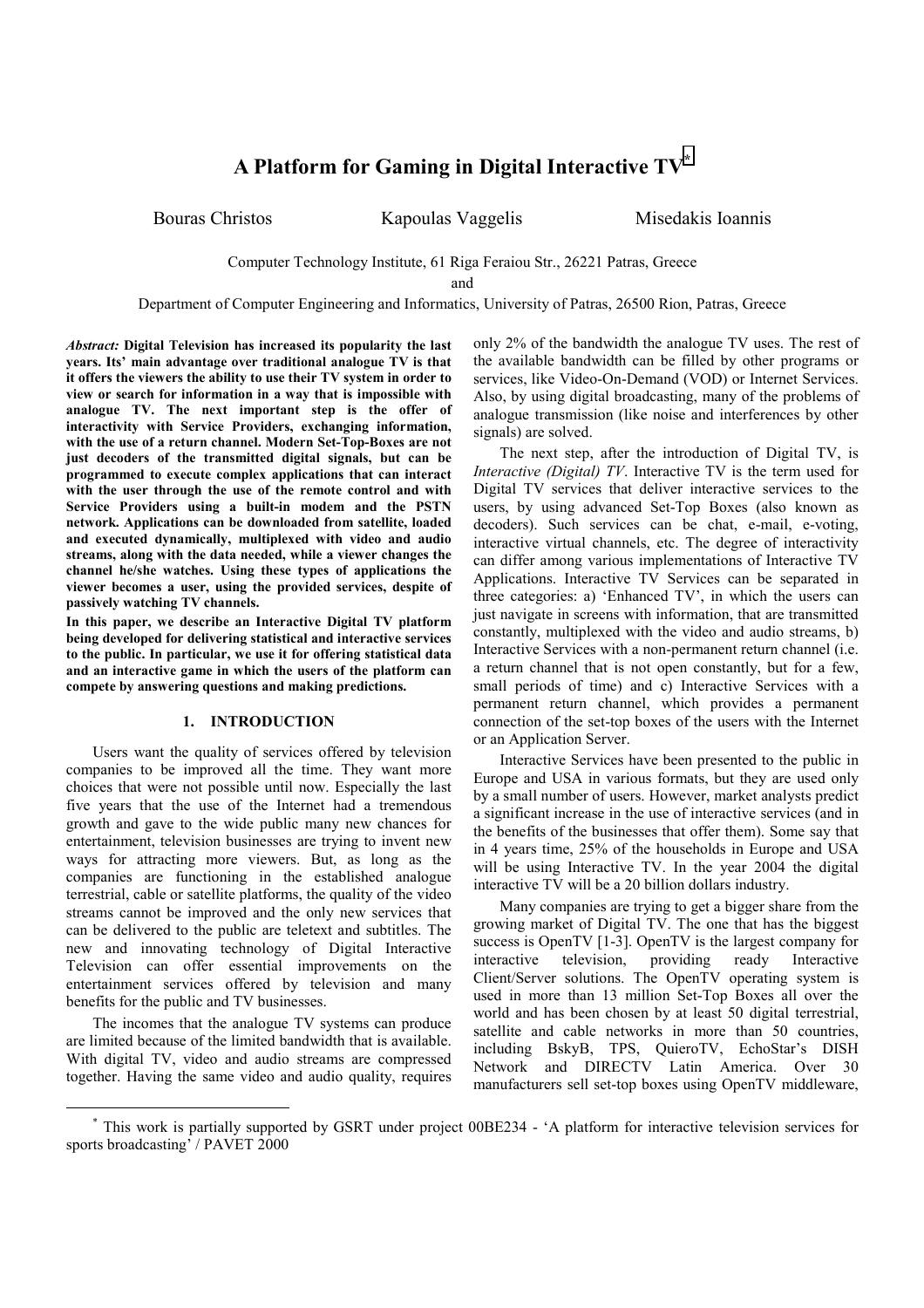including Motorola, Panasonic, Pace and Sony. It is also used in the STB of our platform.

However, the delivery of Interactive Services through Digital TV is not an easy task. Until now, for the delivery of TV channels, there was only one-way transmission of signals: the broadcast of the TV signal from the broadcaster to the users. Now, we also need the flow of information in the opposite direction: from the user to the service provider. This requires a lot of money to be spent for investments in hardware equipment (both at the user side and at the service provider side) and for software development (for the GUI of the application presented to the TV screen and for the manipulation of the services in the Service Providers side). However, these investments are necessary, especially considering the 'threat' of the Internet, as they will give birth to the Television of the new century.

In this paper we will describe a platform being developed for offering interactive services for Digital Satellite Television. In particular, we have developed an application for offering statistical data for football matches and offering the viewers the ability to play and compete in an interactive game, in which they have to answer some questions and make some predictions about the match.

In section 2 of the paper we will describe the architecture of the platform, emphasizing on the server side of the system. We will describe the main subsystems and how they interoperate. In section 3 we will give a detailed description of the overall system implementation issues. In Section 4 we describe the services that the platform offers to its users and the UI presented in the TV screen. In section 5 some enhancements are proposed that could be made in the future and finally, some conclusions that induced from our current work in the Digital TV field are presented.

## **2. SYSTEM ARCHITECTURE**

Offering interactive TV services, requires the cooperation of many different subsystems, which will be described in the following paragraphs. Figure 1 gives a graphical representation of the overall platform architecture.

## *2.1 Historical Sports Data Service Provider*

The Historical Sports Data Service Provider provides the Application Server with data about past competitions or games and statistical information about the schedule of the current competition, the players, teams, etc. All these data are called historical, because they exist before the start of the match being broadcasted. Before the start of the match, all the information we need is extracted from the Historical Data DB, stored in a specific format and after that we don't use the DB again.

This DB belongs to the Historical Sports Data Service Provider and is administered by it. The Application Server cannot access directly the DB, mainly for security and performance reasons. So, there is a program (called

DBClient), that runs inside the intranet of the Historical Sports Data Service Provider, creates some files with the information we need, and after that it connects to the Application Server and sends these files. The RDBMS used by the Historical Sports Data Service Provider is Oracle 8i, but this could change, without affecting the platform.



*Figure 1 - System Architecture*

#### *2.2 Real-Time Sports Data Transmission Center*

All the information used in the previous category is available before the start of the match being broadcast. Our platform, however, is used also for delivering statistics about the current match. In the stadium that the match takes place there is a team of statistics experts, gathering information about the progress of the match. They use a number of Data Collection Workstations, connected together in a network and insert data using some specialized programs. These data are collected together in the Real-Time Data Server and a text file is produced, containing all these statistics, every time data changes. Another program, running in the Real-Time Data Server, connects to the Application Server for sending the statistical data. This program analyses the statistics text file, creates some other files containing only the information we need, in a special format, and sends these files to the Application Server. So every time a change in the statistics file occurs, the Application Server receives within a few seconds the updated data.

When the match being broadcast is finished, the data of the match are not stored in the Historical DB by some program of the platform. Instead, the Historical DB is updated manually by people of the Historical Sports Data Service Provider. This happens because they want to be sure that the data they insert are correct and because they don't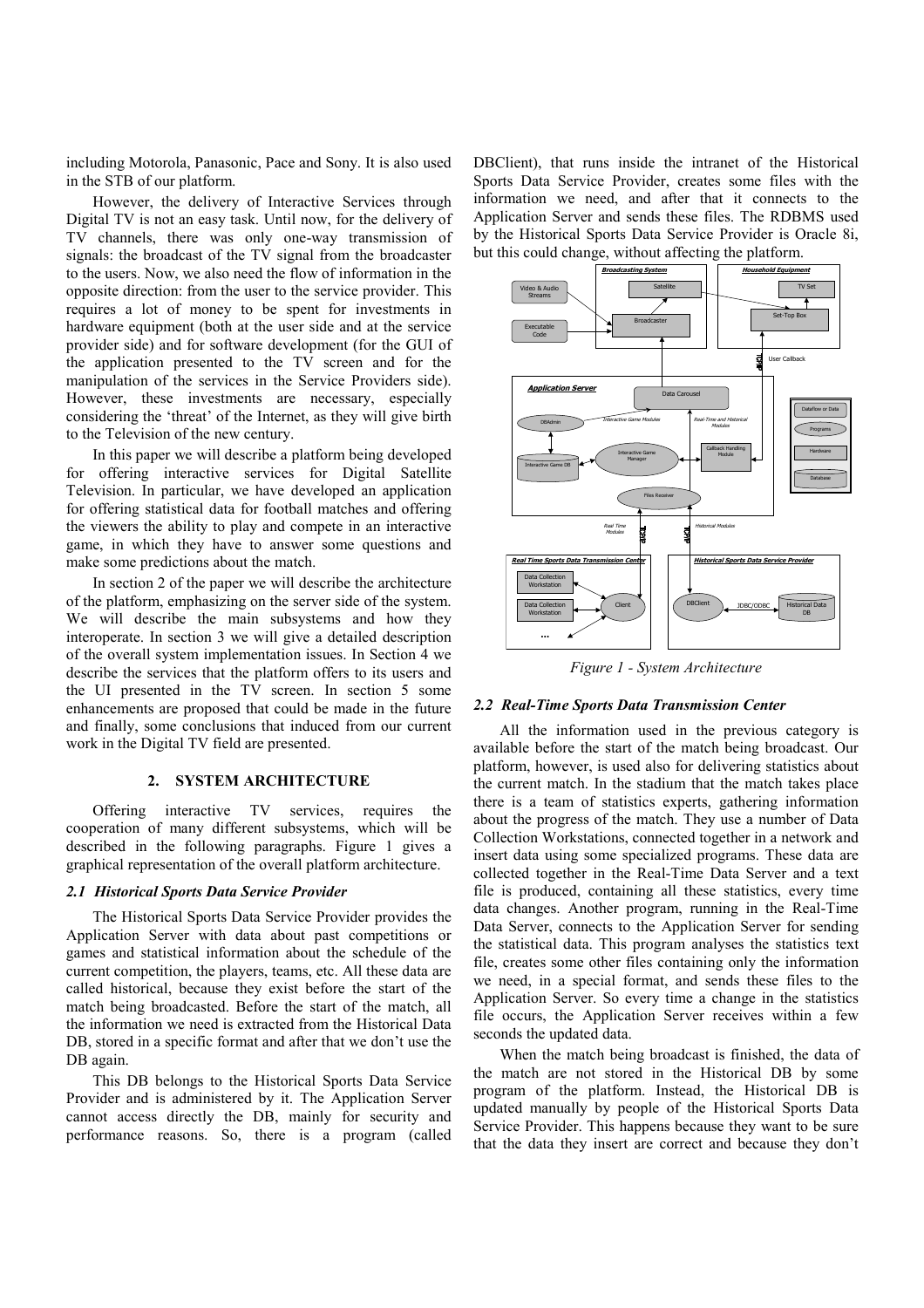want anyone outside their company to have the right to insert data in their Database.

### *2.3 Application Server*

The Application Server is the coordinator of the whole system. It provides means of communication for all the other subsystems of the platform. The Application Server isn't one program running in one machine. It is a collection of programs that are running in multiple machines. The Application Server gathers all the information from the various subsystems, evaluates them and provides the broadcasting system the data to be broadcast.

The functionality of the Application Server can be split in two parts: the administration of the Interactive Game and the administration of the Statistical Services.

First of all, the Interactive Game needs a database for keeping records of the users competing in the interactive game, the questions the operator of the interactive game asks the users and the answers each user has given. We are using SQL Server 7 at the moment for this database, but in the future this could be changed. The DB is administered using a Java-based program, called DBAdmin. Using this program, the operator can enter questions, the expiration time for each question, possible answers for the question and the question points for the correct answers. He also inserts the correct answer for the questions, when they become available.

For the connection with the Set-Top Boxes of the Users, there is a system called Callback Handling Module. In this system, there are modems in which the Set-Top Boxes dialin. This way a connection is established between the STB and the rest of the system. The STB communicates with the Application Server, using the HTTP protocol. The Interactive Game Manager handles the requests of the STBs, which could be requests for logging in, for first-time registration or for sending answers or other requests. After the end of the match and when all the questions have expired and are not valid anymore, the Interactive Game Manager evaluates them and assigns each user the number of points he has gathered. After that, the names of the 10 users with the higher score are extracted from the DB and are sent to the broadcaster.

Besides the administration of the interactive game, the application server receives the text files containing the realtime or historical statistics and forwards them to the broadcaster. For this reason, there is a program (File Receiver) that runs in the Application Server and receives these files from the Historical Sports Data Service Provider and the Real-Time Sports Data Transmission Center.

The data (interactive game, historical and real-time) which are stored as text files, in a specific format, are ordered in a continuous stream and are passed to the broadcaster. Some of these files, like the historical data, need to be broadcast only once, while some others need to be broadcast very often (like the real-time). The broadcaster decides how often a file is sent, the order of the files, etc. The broadcaster is also responsible for multiplexing the video/audio streams with the data and executable code. This continuous stream of data is called *data carousel*.

#### *2.4 Broadcasting System*

The broadcaster is the system that does all the actual work of transmitting the executable code of the application, the data it needs and the video and audio streams. In this paper we are not interested in describing the broadcasting system, since it is quite complicated. When our platform goes to the market, a satellite broadcasting system will be used, but there are other ways of transmitting digital TV signal, like cable or DSL.

## *2.5 Household Equipment (Set-Top Box)*

STB is a computer-like decoder of the digital signal transmitted through the broadcasting system. It decodes the signal and executes the software that is transmitted together with the audio and video streams. Also, it has a modem for connecting to the Internet, which is used as a callback channel. The operating system used in the STB is supplied by OpenTV. The STB executes the application and presents in the TV screen a user interface for navigating in the services that our platform offers. It has also the capability of storing data in EEPROM memory. The input of data and the navigation in the application is done through the use of a remote control.

#### **3. IMPLEMENTATION ISSUES**

The programming language used for developing most of the programs of the platform is Java. The reason behind our choice was the portability and interoperability of the Java language and the powerful and easy network capabilities it has. We have developed our programs without considering what hardware or operating systems will be used in the various subsystems of the platform. We can use x86 processor based machines with Windows, Linux or Solaris operating system or Unix machines or even Macintosh!

The delivery of the services the platform offers, is based on the interaction of the subsystems described earlier. We will describe how this interaction works in the next paragraphs.

Before the start of a match that is about to be broadcast, all the historical data must become available to the broadcaster. These data are transformed to text files having a specific format (historical modules), and are sent to the Application Server for broadcasting along with the video and audio streams and the executable code of the application. So, before the match starts, users have the ability to watch all this kind of information that pre-exists. The files are sent using an Internet connection. The program that sends these text files, called DBClient, is written in the Java language. For the connection with the RDBMS (Oracle 8i) we use the JDBC/ODBC Driver. We could use Oracle's JDBC driver, which would lead to faster execution of the queries to the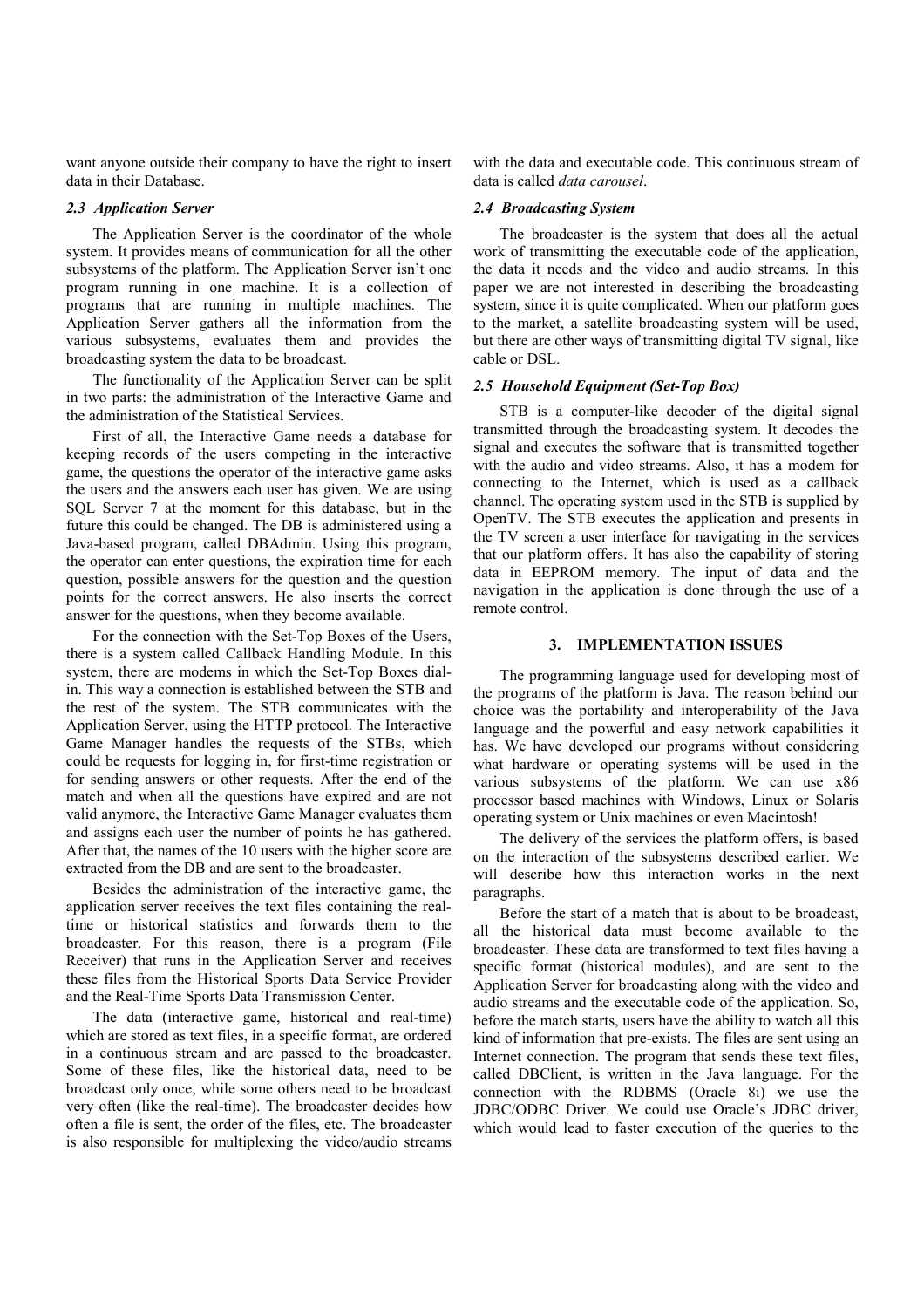database, but one of the main design goals was to make the platform and the software used, as portable as possible. The connection with the Application Server is done using Secure Sockets (normal TCP/IP Sockets that add a new layer over the underlying network transport protocol, called Secure Socket Layer), which results to a higher level of security.

During the match, when a change happens in the file that describes the progress of the match, in the Real-Time Data Transmission Center, the file is parsed and analysed by a program running there. Since we don't need all the information it contains, we take what we need and compose four other text files with information about the major highlights (goals, penalties, fouls, etc) of the match (general statistics file), about the progress of the match (min-to-min file), about the composition of the teams and about changes in the score of the match. After that, these files are being sent to the Application Server. If a change in the original file doesn't cause a change in some of these derived files, the files that remain the same are not sent. So, we decrease the total size of information being sent. This is very important, since we use a dial up Internet Connection for sending the files and the bandwidth is limited. Again, we use Secure Sockets for the connection with the Application Server.

The Interactive Game is an application that provides the users some questions they have to answer. The user inserts data in the Set-Top Box Application, using his remote control (these data can be his personal data or answers to questions of the Interactive Game). These questions can be of two types, related to their content: Prediction Questions, related with the football match that is broadcast, or Knowledge Questions, related to the history of the teams and the football league in general.

The interactive game uses "two-way" interactivity. A list of questions is made by an operator using a program called DBAdmin, that updates the Interactive Game DB. These questions are sent to the STB of the Users by the broadcasting system in a text file with a specific format. In the STB the application software presents these questions to the users and provides a mechanism for accepting the user's answers from the remote control. Another mechanism of the application software forwards the users' answers and other type of requests to the callback handling module of the Application Server. The connection with the Application Server is done through dial-up networking using the PSTN or ISDN network. Normally, if we had a permanent return channel, these data would be sent immediately to the Application Server, but we don't. This happens mainly for cost reasons, because the return channel is a normal PSTN or ISDN phone line. If the Interactive Game required a continuous existence of network connection, very few users would use it. To overcome this problem, we have added the capability to store data in the EEPROM of the STB. So, the data the user inserts in the application is stored locally, until his STB connects with the Application Server. Then, the data is sent using the HTTP protocol. The connection with the

Callback Handling Module happens at certain times during the match. A session is opened during the first 10-20 minutes of the game and a second session during the last 10-20 minutes of the game. All the requests of the user, that are stored in the STB, are served during these sessions.

The data is sent to the Application Server, as mentioned above, using the HTTP protocol. In particular, we use an HTTP request (post method) for sending the users' data to the Application Server. In the Application server there is a web server running (at the moment we use Apache, but in the future this could be changed), which receives the requests of the Set-Top Boxes and passes them to PHP scripts. For every possible request of the STB, there is a relevant PHP script, that handles the request. These requests are: User registration, user login, delete user, change user record, send user answers, player evaluation, referee evaluation and coverage evaluation. The scripts update the interactive game database and send a response to the STB, in order to inform it for the success or not of the update and to return the needed data. If there is any problem with the update of the database or the user's request, the STB is informed of the problem and it decides when to try sending the request again. Normally it retries immediately and if the problem is encountered again, it waits a few minutes, before retrying. The Web Server and the PHP Scripts are called 'Interactive Game Manager' in the System Architecture diagram.

In the Application Server, the data is evaluated (the login and password entered are checked and if they correspond to an existing user, the answers are evaluated) and the DB is informed for the total points the user has scored.

The interactive game lasts for the whole football season and the winners are announced at the end of the football season.

## **4. UI AND SERVICES OF THE PLATFORM**

The application presented to the user aims to inform and entertain viewers of football matches through Digital Interactive Television. The services of the Application are delivered through a unified and usable User Interface. During the design and development of the UI the most important aspect was to make it easy and intuitive for the users to navigate in the various screens of the UI. The basic principles that characterize the UI and the navigation system are:

- Delivery of services through a tree-like top-down environment, using menus. The delivery of services follows the rule of navigating from the general to the specific, top-down.
- Simple navigation, using the only device for interaction between the user and his Set-Top Box, which is the remote control of the Set-Top Box.
- Design and handling of the "windows" of the application, based on tested techniques from other applications of Digital Television [5]. The basic goal is